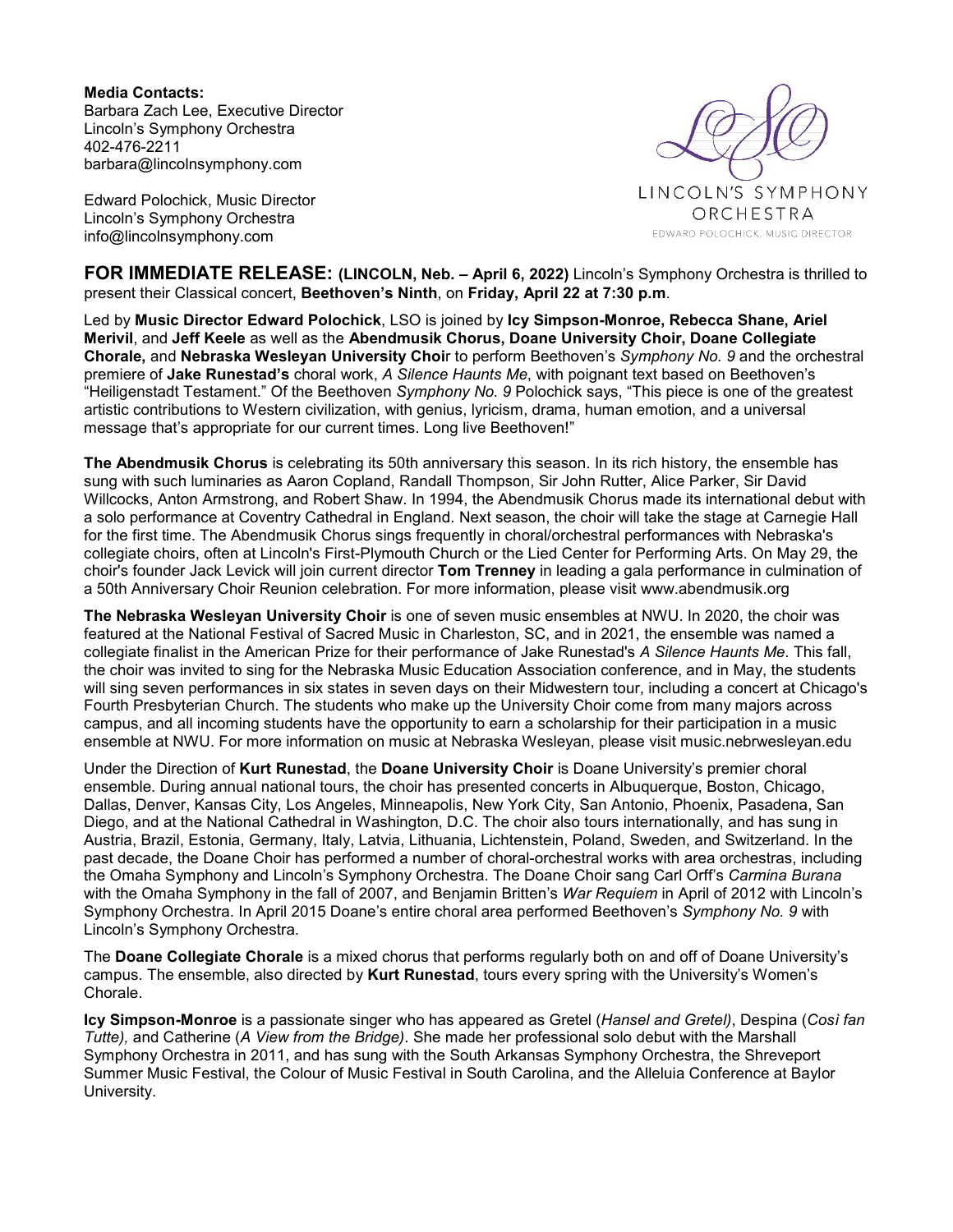Icy has won multiple awards, including the State and Regional National Association of Teachers of Singing Competitions (NATs), District Metropolitan Opera Auditions, and the People's Choice Award in the Dallas Opera Guild Competition. Icy is featured on the Naxos label with her CD, *I,too*, and in the award winning documentary *When I Rise*, the story of Barbara Smith Conrad.

Icy holds a Bachelors in Vocal Performance, a Masters in Opera, and an Artist Diploma from the University of Texas-Austin. She continues to perform extensively, and has expanded her work to include her business, The Voice Clinic, specializing in voice rehabilitation/preventative technique. Her website is www.thevoiceclinicaustin.com.

**Rebecca Shane** is an active mezzo-soprano soloist locally and regionally. She is a graduate of the University of Nebraska-Lincoln, where she studied with Donna Harler-Smith and performed the roles of La Principessa (*Suor Angelica)*, Zita (*Gianni Schicchi)*, Florence Pike (*Albert Herring)*, Charlotte Bartlett (*A Room With A View)*, Madam Flora (*The Medium)*, Ma Moss (*The Tender Land)*, and the Mother in the Sacred Arts Council's production of *Amahl and the Night Visitors*.

She has performed with the Omaha, Lincoln, and Sioux City Symphony Orchestras, and on the Abendmusik concert series. Rebecca is a member of First-Plymouth Church's many choirs, the Abendmusik Chorus, and Tom Trenney's professional choir, Sounding Light, an ensemble based in both the Detroit area and in Lincoln, which assembles singers from across the nation for choral projects and recordings. She has a passion for teaching young voices and, for the past 25 years, has dedicated much of her time to teaching voice performance and encouraging artistic confidence and healthy expression to hundreds of students.

**Ariel Merivil** has sung as a soloist and choral singer in many settings and ensembles, including Exigence, Sounding Light, Cantorei at First-Plymouth Church, Plymouth Choir, Atlanta Symphony Orchestra Chorus, Atlanta's Chorale—New Creation, and others. He is also a collaborative keyboardist and has worked with the Nebraska Wesleyan University Choirs, University of Nebraska Choirs, Wartburg College, and many other ensembles and vocal and instrumental soloists.

Ariel serves as the Associate Minister of Music to First-Plymouth Church in Lincoln, where he leads in worship as a conductor, organist, pianist, and vocalist. He currently leads the Te Deum, Youth Singers, and Plymouth Ringers choirs in addition to the Youth Orchestra. At First-Plymouth, Ariel has helped to lead and foster diverse styles of music in worship, including the Negro-spiritual, gospel, global, and other contemporary music.

A graduate of the Georgia State University School of Music, Ariel earned a dual-concentration Master of Music degree in choral conducting and organ performance and received the Bachelor of Architecture degree from Southern Polytechnic State University (now Kennesaw State University).

Bass-baritone **Jeff Keele** has most recently performed as Betto (*Gianni Schicchi)* with Opera Southwest, where he has also performed Dr. Grenvil *(La Traviata)*, the Sacristan *(Tosca)*, and Dr. Bartolo *(Le Nozze Di Figaro)*. He made his professional opera debut with Opera Omaha, singing the role of the Jailor in *Tosca*, and has sung with the Southern Illinois and Pine Mountain Music Festivals and the Fargo-Moorhead Opera.

Jeff has performed as soloist with the Lincoln Lutheran Choir, Abendmusik, Sioux City Orchestra, Doane College, Arts for the Soul, Bethany College, Opera Omaha, the National Liszt Society, York College, and Lincoln's Symphony Orchestra.

A native of Lincoln, he earned his Bachelors and Masters degrees from the University of Nebraska-Lincoln, where he studied with Donna Harler-Smith and performed in numerous productions with the UNL Opera. He sang leading roles in two world premiere operas: the Bass in Randall Snyder's *The Divine Madness* and Frank in Tyler White's *O Pioneers!* He placed second in the Metropolitan Opera's Upper Midwest regional auditions and was the Nebraska District Metropolitan Auditions winner from 2005-2007.

Jeff has performed in musicals with professional companies and community theaters throughout Nebraska, and has taught voice at Concordia and Doane Universities.

Tickets for the concert are available for purchase online at www.lincolnsymphony.com, by phone at (402) 476-2211, or by visiting Lincoln's Symphony Orchestra's box office (233 S. 13th St., Ste. 1702).

LSO welcomes audience members to a regular seating configuration, and encourages the wearing of masks.

New this season: LSO will make the Pre-Concert Chat available to view online beginning at 12:00pm on the Thursday prior to the concert. Hosted by Nebraska Public Media's Genevieve Randall, each chat is an in-depth look at the music with Maestro Polochick and special guests. The Pre-Concert Chat will also be screened in the Steinhart Room at 6:45pm prior to the concert.